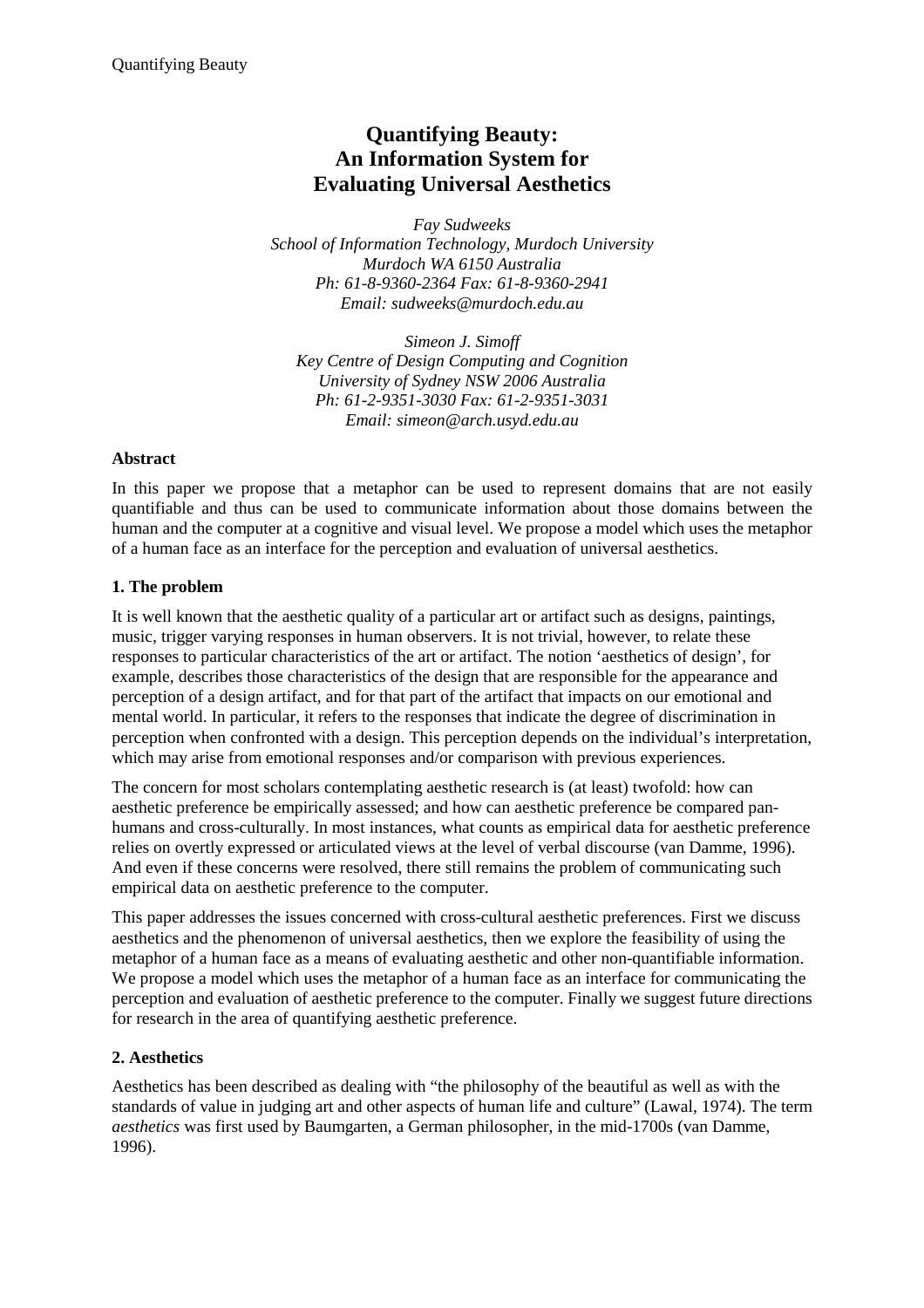The criteria for aesthetics are often expressed in the form of ratios between some numeric parameters of the structure of an artifact, whether it is a musical fragment or a building skyline. The perception of aesthetics is verbally described by closely interrelated terms like *style*, *taste*, *originality* and *beauty*. Taking the example of an aesthetic design again, a style refers to designs that have identifiable common characteristics. For example, 'federation style' in Australian building design would usually refer to characteristics such as red brick walls with white mortar, tiled roof, bay and leadlight windows, and timber verandah columns. Personal preferences in style are connected with individual taste. Style and taste are connected with the originality and individuality of a design, although not everything original is aesthetic. Beauty is an even more abstract term and is often used to characterise aesthetics. Beauty is sometimes understood as a part of aesthetics, sometimes as a synonym of aesthetics, which introduces additional confusion.

Visual aesthetic appeal, according to Berlyne (1971), depends partly on the level of arousal triggered by a stimulus. Arousal is characterised in terms of the related variables of novelty, complexity and surprisingness, and is measured by the degree of exploratory behavioural response in humans when confronted with appropriate proportions of these collative variables.

#### **3. Universal aesthetics**

The possible existence of universal aesthetics has piqued the interest of scholars from many disciplines, including philosophers, psychologists, anthropologists, cultural scientists and sociologists. According to Forge (1973), the existence of a universal human aesthetic is a matter of faith with neither those supporting nor those opposing the notion of a basic or genetic response to certain forms or proportions being able to prove their beliefs.

Among Westerners, there is widespread acceptance of the special aesthetic value of the famous 'golden section'. The golden section, which has an approximate value of 0.618, guides many Western designs (Boselie, 1984) (see Fig. 1). Experimental work, however, has not supported the privileged position of the golden section in either Western communities (Eysenck, 1988) or non-Western communities (Berlyne, 1971).



**Fig. 1. The logo of the Key Centre of Design Computing, University of Sydney, is based on the principle of the 'golden section' (design by Richard D. Coyne).** 

While there is experimental support for cross-cultural agreement in the evaluation of aesthetic stimuli (notably Child and Siroto, 1971), there are also critics who point out that it is still not known which visual characteristics elicit a positive response across cultures. As Alland (1989) claims, "While they [the Child and Siroto experiments] suggest that some kind of universal principle (perhaps one concerning form) is operating, we have no way of telling what this principle is." However, there are numerous characteristics of aesthetics that can be regarded as candidates for universal aesthetic principles, such as skill, symmetry, balance, clarity, colour, smoothness, brightness, youthfulness, novelty and fineness (van Damme, 1996).

The experimental evidence of cross-cultural agreement on aesthetic preferences is substantial but not unequivocal. We therefore make the following assumption:

*Assumption 1: Beauty is perceived and evaluated similarly across humans, regardless of the object that exhibits the beauty.* In other words, the beauty of a building can generate a similar high-level perception and response as the beauty of a face. There is, for example, a high level of agreement pan-humans that the *Taj Mahal* is a beautiful building and that *Mona Lisa* has a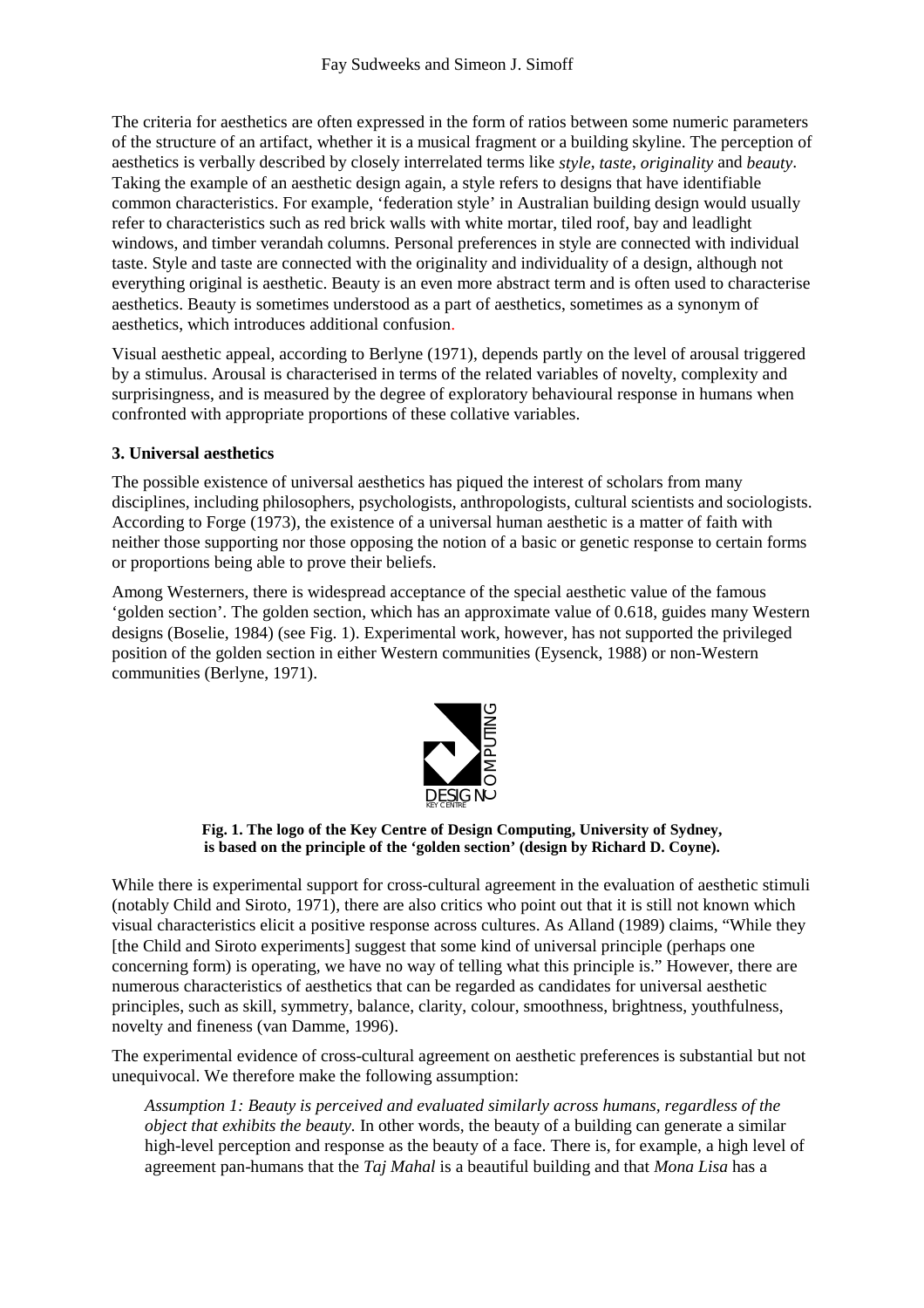beautiful face (Fig. 2). Further, the emotional positive response to both objects is similar. Regardless of whether the object is a building or a face, the response caused in humans is of the same polarity.



*a.* Taj Mahal, Agra, India *b.* Da Vinci's *Mona Lisa.*

**Fig. 2. Perception of beauty.** 

Assuming the existence of universal aesthetics, there is a need to understand more fully the cognitive processes of perceiving and evaluating beauty. In the next section, we propose that a metaphor can be used to represent domains that are not easily quantifiable. In particular, we propose a model which uses the metaphor of a face as an interface to communicate information about aesthetic preferences between the human and the computer at a cognitive and visual level.

### **4. The metaphor**

For more than two millennia, the metaphor has appealed to scholars interested in language, rhetoric and poetry. In the past few decades, the interest in formal theories of metaphor, which established relationships between its structure, functionality and cognitive nature, has increased and given birth to the contemporary theory of metaphor (Yu, 1998). In the seminal work of Lakoff and Johnson (1980), metaphors are described as depicting incomplete parallels between dissimilar ideas or things, emphasising some qualities and suppressing others. For example, if chess is used as a metaphor for a battle, features such as casualties, relative power and mobility of fighters are highlighted while features such as supplies of weapons and provisions, topography and weather are ignored (Goatly, 1997).

The power of the metaphor has also been employed in the area of human-computer interaction (HCI) and interface design. An example of a metaphor in interface design is the "virtual instrument", which was developed to represent a measure of a particular type of physical value. A visual representation of a sound mixer, for example, is used as a metaphor for adjusting the volume of different media channels. The virtual instrument not only provides conceptual and associative information, it also provides a representation of quantifiable information.

The model developed in this paper is based on the idea of visualising instances of metaphors that share configurations (that is, the metaphors have identical basic parts in the same basic arrangement), and the instances form an interface between human and computer with which the human is able to visually communicate ill-defined categories to the computer for processing. The human face is an example of such metaphor.

# **5. Why faces?**

The power of the face as an object of perception and association has been used in various forms of visual art. Salvador Dali's picture *Abraham Lincoln*, completed in 1976, is an example of the sensitivity of the human visual data formatting and interpretation system.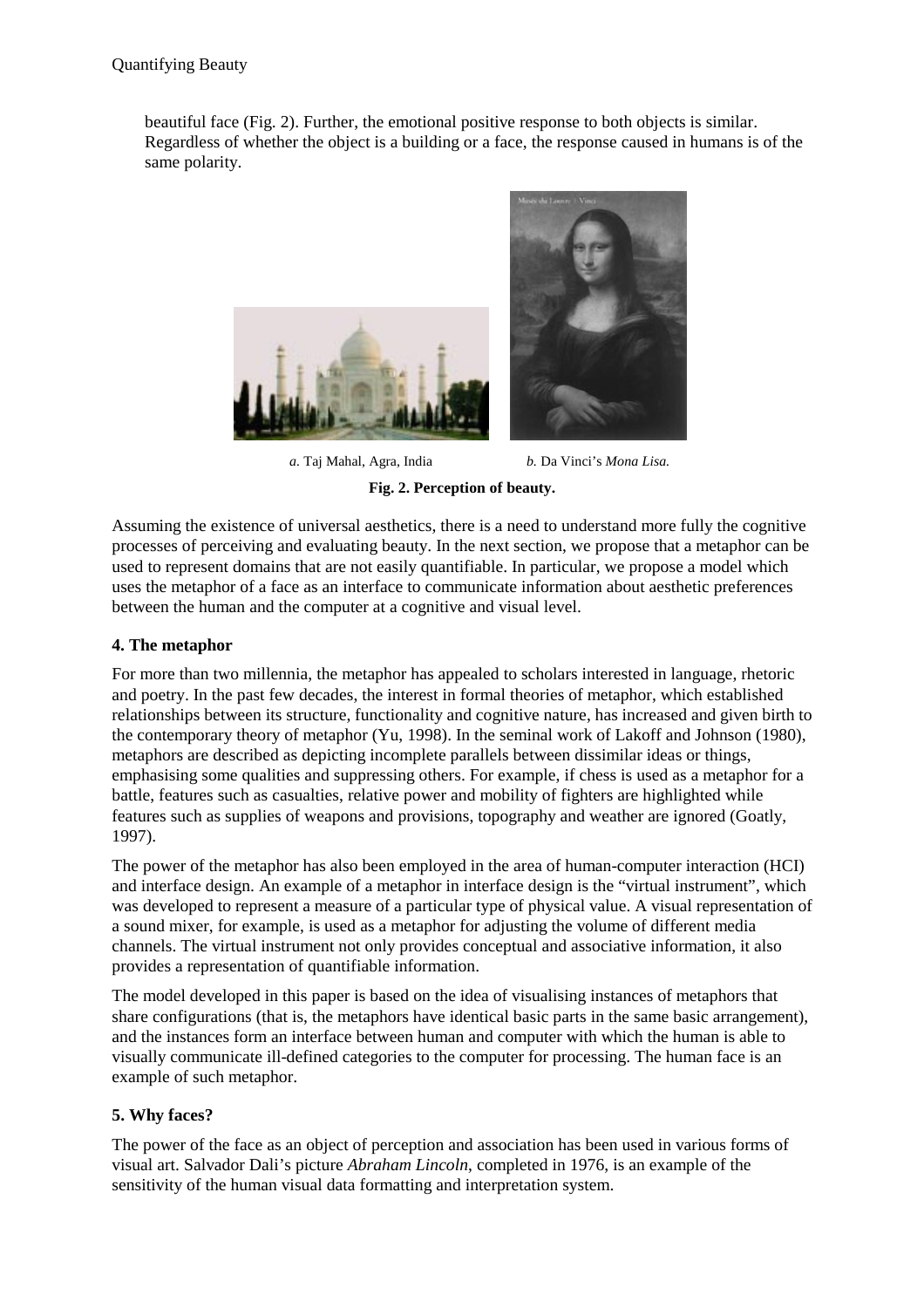Humans are able to recognise and derive a tremendous amount of knowledge from a human face. Part of this knowledge is concerned with the individual identity of the person and part of the knowledge conveys categorical information about sex, age, race and other personal characteristics. The face also is a window to the inner feelings and moods of the individual through the rich facial musculature that constitutes an elaborate means of expressing emotions.

From a cognitive point of view, the human face has an innate appeal (Fantz, 1970). From a very early age - even as young as four days - infants show a preference for gazing at representations of faces rather than arbitrary designs or colours (Fig. 3).



**Fig. 3. Infants show more preference for gazing at the face sketch (left) than the sketch with scrambled facial features (right).** 

#### 5.1. THE HUMAN FACE AS A VISUAL DATA FORMATTING TOOL

There are two ways of using the face metaphor for data visualisation:

- establish a mapping between model variables and particular facial features;
- establish a mapping between particular states of the face as a whole and particular states of the model representation; that is, of the mathematical description of the model.

In the first case we have an example of a classical data analysis/visualisation scheme in which we identify the elements of the model and then assign to each element a particular feature of the visualisation metaphor. Chernoff faces are well-known example of this approach.

#### 5.2. CHERNOFF FACES

Chernoff (1973) introduced a technique of representing *n*-dimensional (originally *n* ≤18 ) data points by means of faces. Widely divergent facial features are associated with different variables. Any change in the face (i.e. in one or more of these features when representing a different data point), can be perceived accurately by the observer. The method is based on the assumption that *the total facial expression from the face space can be related to the meaning of the data point variable space.* The idea is illustrated in Fig. 4. Each variable is associated with the shape of a particular facial feature.



**Fig. 4. The idea of "feature-variable" representation in the Chernoff face.** 

The major drawback of Chernoff faces as a visualisation technique is the necessity to have preliminary knowledge about which features are dominant and which are not. In addition, psychologists (Rhodes et al., 1993; Barlett and Searcy, 1993; Tanaka and Farah, 1993) have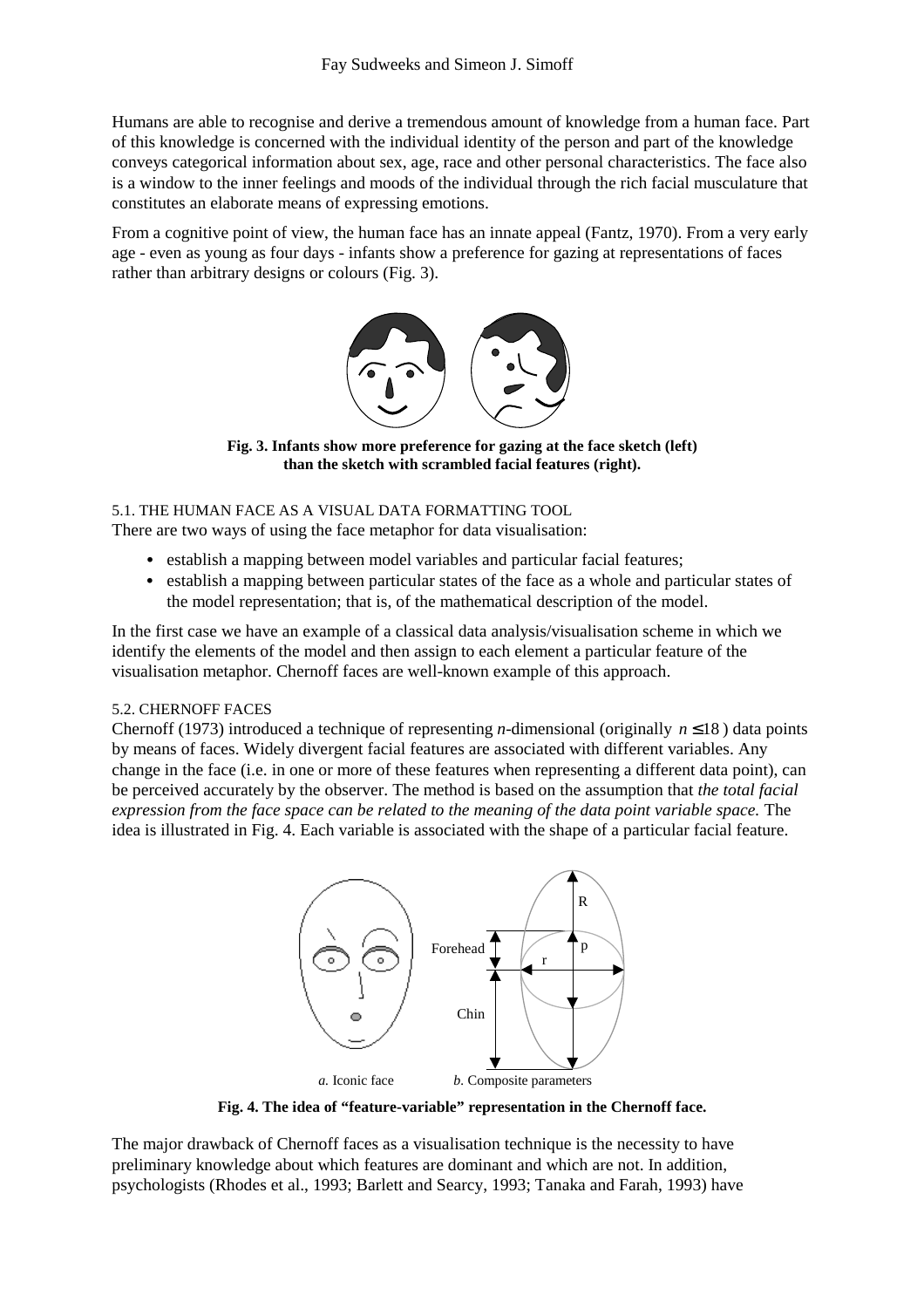demonstrated that the perceptual processing of face patterns involves an holistic analysis rather than decomposing into discrete local features.

#### **6. The model**

To the computer, qualitative categories such as beauty and ugliness expressed in symbolic form mean no more than a string of characters. As it is unable to communicate aesthetic preferences efficiently to the human, it does not support this type of visual reasoning. However, we propose that the face can offer a mapping between human perception (based on a visualisation of the face) and numerical computing (based on a digital representation and mathematical model behind this representation). We can communicate to the computer the degree of pleasure aroused by a particular aesthetic stimulus by manipulating a face that most accurately represents the experience. We therefore introduce another assumption:

*Assumption 2: An interactive visual representation of a face can be adjusted by humans to portray categories of beauty which will be evaluated similarly across humans.* An underlying mathematical model behind the computer-aided visual representation of a face will generate a corresponding set of numbers (comprising both integers and intervals) and there will be a high level of agreement across categories of beauty.

As a simple example of a face metaphor and how the model works, we use instances of manipulated cartoon faces to represent different aesthetic preference (Fig. 5). A parameterised graphic model of the metaphor image is used for the input/output display. Each state of the image corresponds to a particular parameter vector of the underlying representation. These vectors are then compared using different similarity and distance measures. The completion of the framework requires the introduction of metrics in the face vector space.



**Fig. 5. The face metaphor representing different aesthetic preference (faces created in Catoon-O-Matic 2.0, software by Librande, Schoech, Belfer and Strawn, 1999).** 

# **7. Future directions**

This paper described the ideas and initial assumptions behind our research in aesthetics. The application of our model will require the use of high-fidelity 3D interactive facial representations. These representations are based on volume lattices controllable through muscle and skin vectors (see Waters, 1992, for examples of such representations). The research project includes experimentation with individuals who will rank design stimuli according to their perceived aesthetic value and manipulate the interactive 3D face representation to match their aesthetic experience. The results will then be compared with the computed face vectors.

# **References**

Alland, A. (1989) Affect and aesthetics in human evolution. *Journal of Aesthetics and Art Criticism*, 97(1), 1-14.